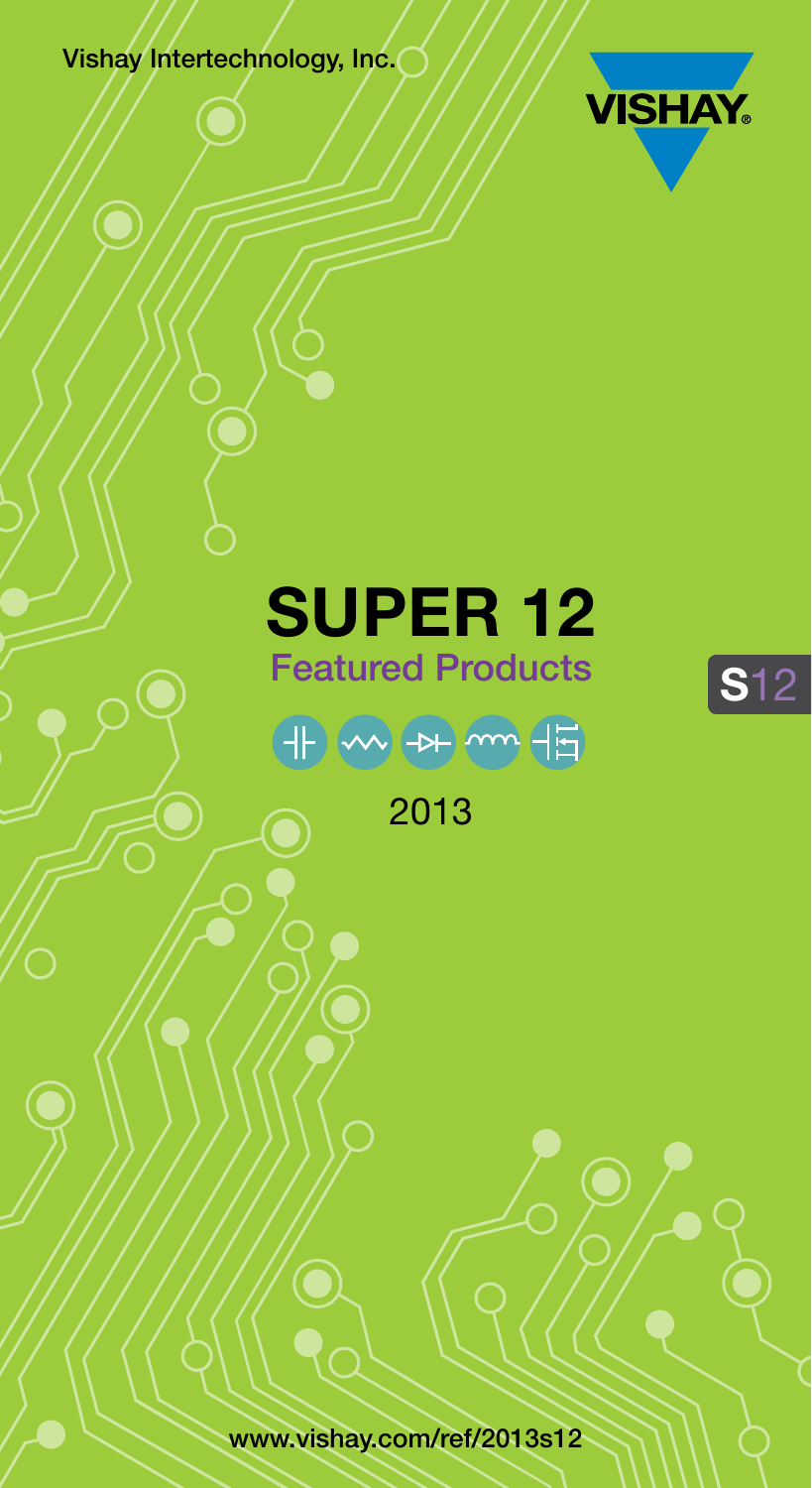

6

5

4

3

2

1

#### Table of Contents



#### VCNL3020

*[Proximity Sensor with I2](#page-3-0) C Interface*



#### WSBM8518

*[Power Metal Strip® Battery Shunt Resistor with](#page-4-0)  Molded Enclosure*



### 170 V TMBS<sup>®</sup> Rectifiers

*[170 V Trench MOS Barrier Schottky Rectifiers for](#page-5-0)  Telecom Power Supplies*



#### MCW 0406 AT

*[Professional and Precision Wide-Terminal](#page-6-0) Thin Film Chip Resistors*



### [TrenchFET® Gen IV MOSFETs](#page-7-0)

*Next-Generation Technology Lowers On-Resistance*



#### IHLP-6767GZ-5A

*[High-Temperature IHLP® Inductor with 155 °C](#page-8-0)  Continuous Operation*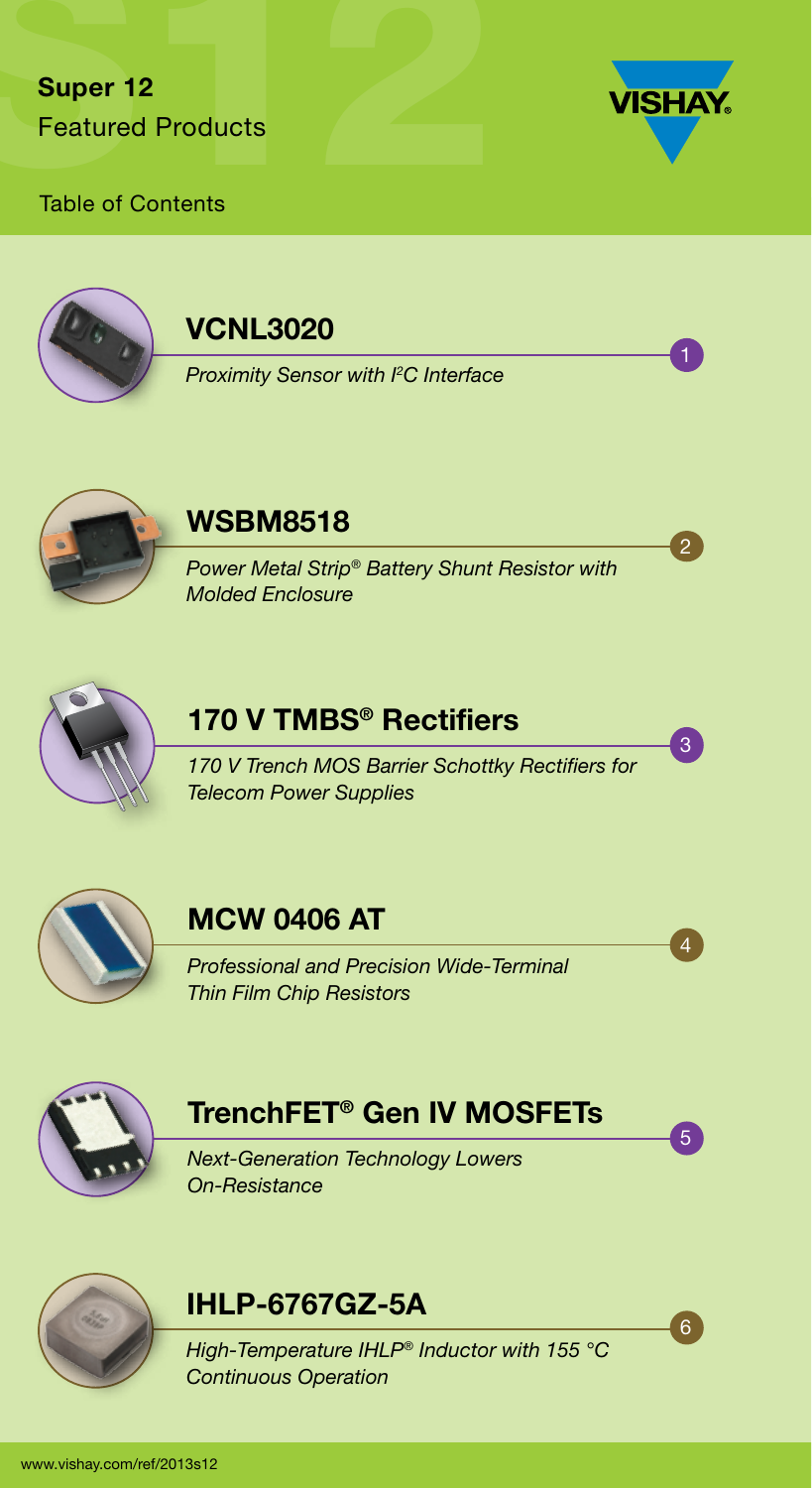

Table of Contents



#### eSMP® Series

*[SlimSMA™ and SMPD Packages for Rectifiers](#page-9-0)  and Transient Voltage Suppressors*



#### LPS 1100

*[Industry-First High-Power 1100 W](#page-10-0) Thick Film Resistor*



#### [E Series High-Voltage MOSFETs](#page-11-0)

*Next-Generation 600 V and 650 V Super Junction MOSFETs*



#### T16

*[High-Performance, Axial-Leaded](#page-12-0) Wet Tantalum Capacitor*



#### SiP32458/SiP32459

*[20 mΩ Slew Rate Controlled Load Switches](#page-13-0) in WCSP6*



#### VJ HIFREQ Series [\(MLCC RF Capacitors\)](#page-14-0)

*Surface-Mount Multilayer Ceramic Chip Capacitors for High-Frequency Applications*  $12<sup>1</sup>$ 

11

 $10<sub>l</sub>$ 

9

8

7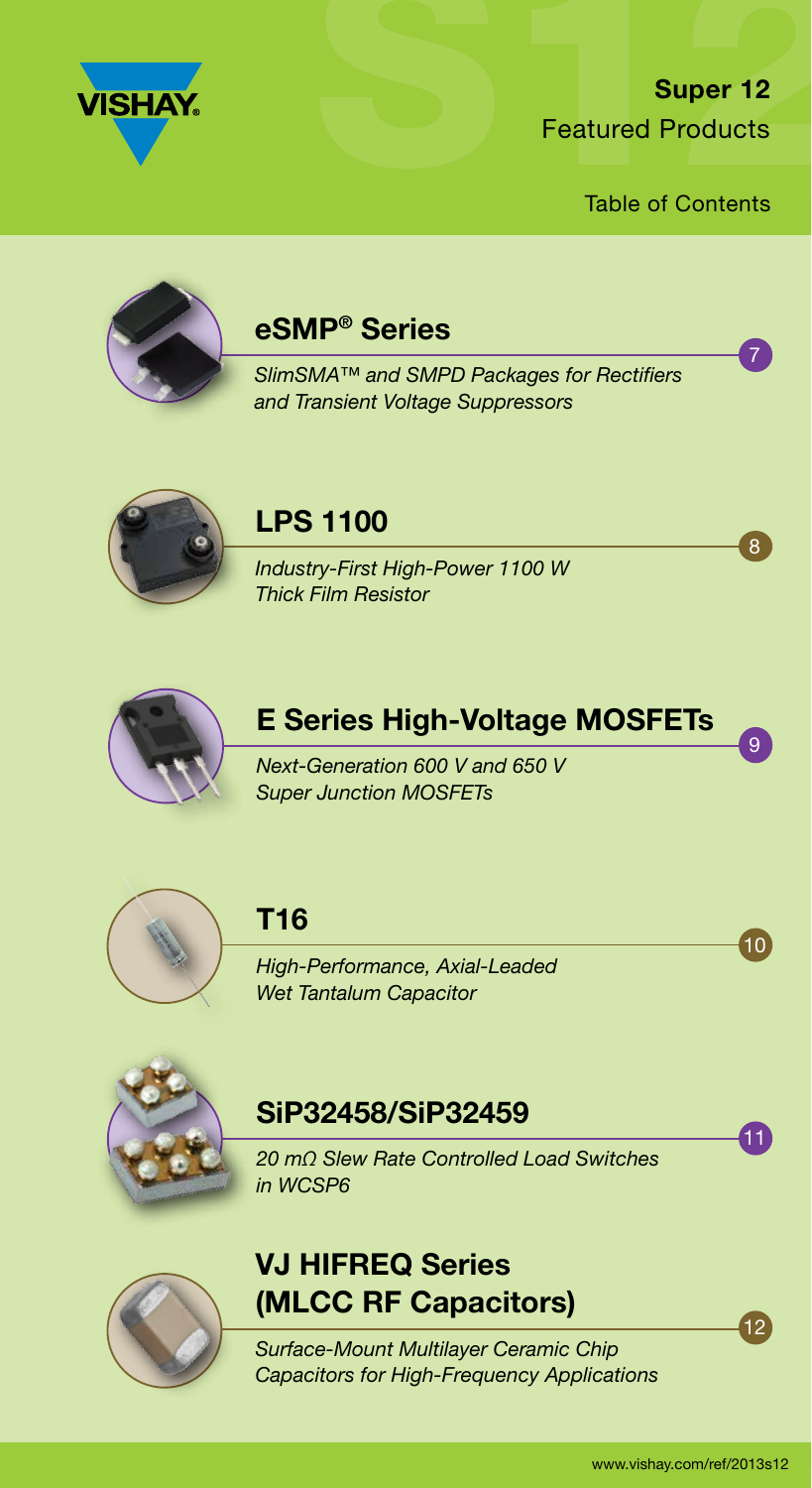

<span id="page-3-0"></span>**Semiconductors** 

## VCNL3020



#### *Integrated Proximity Sensor with I2 C Interface*

#### Features:

S12

- $\triangleright$  Integrated infrared emitter, proximity detector, and signal processing IC
- Proximity distance up to 200 mm (8 inches)
- $\triangleright$  No mechanical barrier required to isolate the emitter from the detector
- $\triangleright$  16-bit effective resolution for proximity detection range
- Programmable LED drive current from 10 mA to 200 mA in 10 mA steps
- Industry's lowest profile with height of 0.83 mm

#### Applications:

- **D** Object detection and relative proximity
- Smartphones, digital cameras, tablets
	- LCD display backlight control
- $\triangleright$  Soap and towel dispensers, automatic faucets
- $\triangleright$  Wake-up function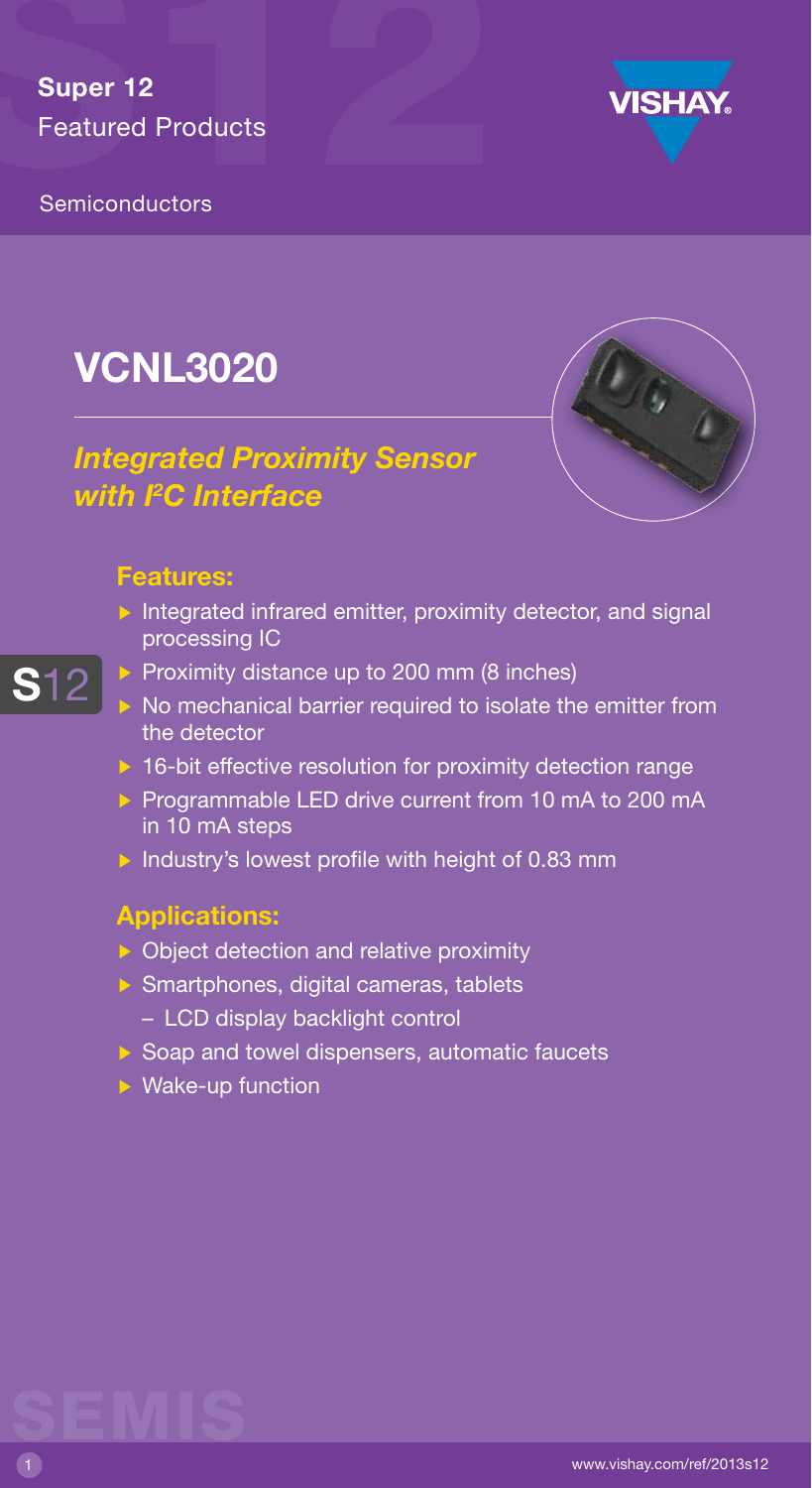<span id="page-4-0"></span>

Passive Components

### WSBM8518

*Power Metal Strip® Battery Shunt Resistor with Molded Enclosure*

#### Features:

- Molded enclosure allows for easy PCB connection from shunt to customer output
- Very low resistance value: 100 µ $\Omega$
- **Manganese-copper alloy resistive element with** low TCR:  $<$  20 ppm/ $\degree$ C
- $\triangleright$  Includes 4-pin female connector (Molex #: MX150334820401)

- **Automotive** 
	- Battery management of gas/diesel, hybrid, and all-electric systems
- $\blacktriangleright$  Industrial
	- Battery management of forklift, utility trucks, and other heavy industrial applications that use large batteries





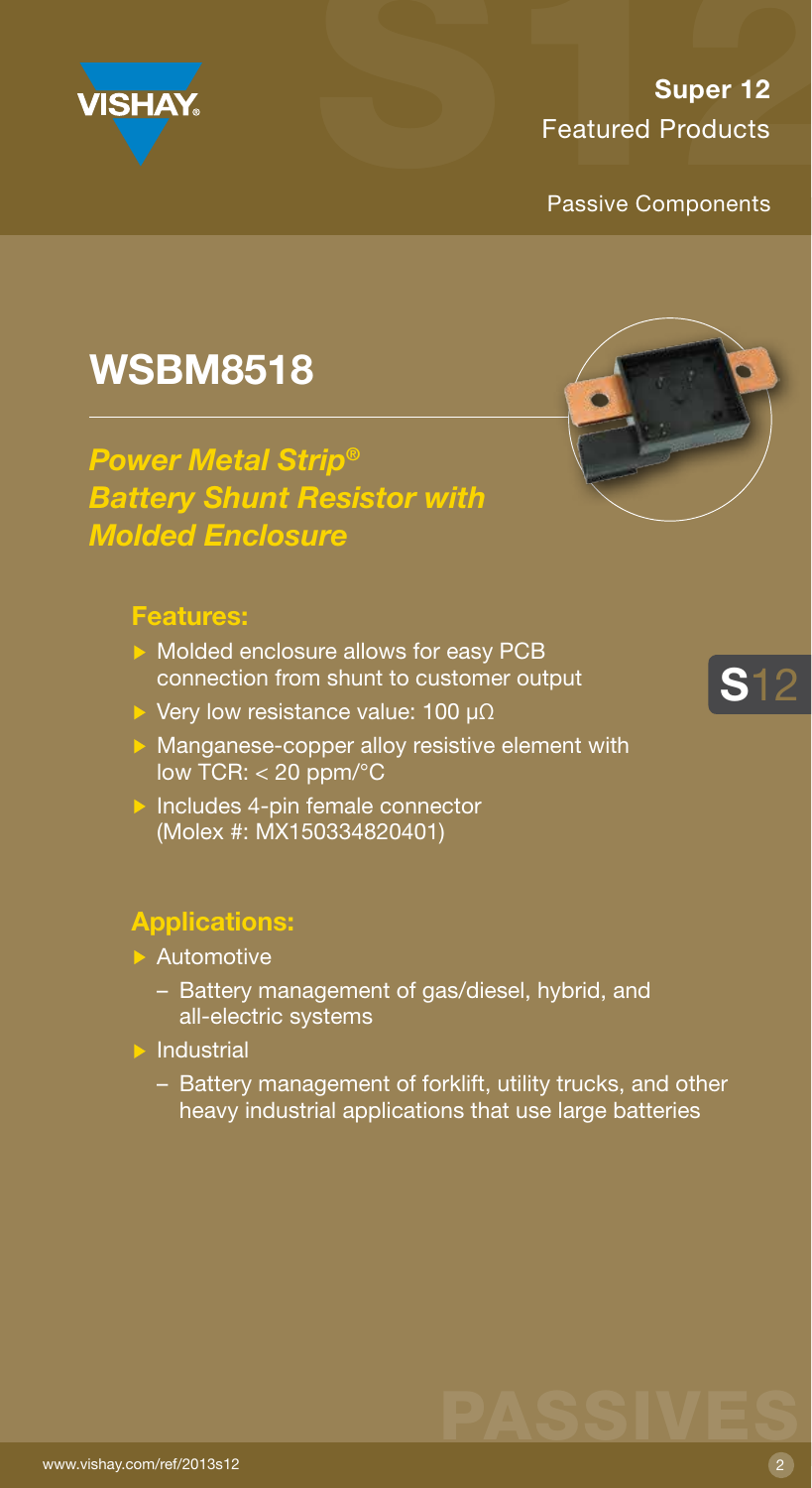

<span id="page-5-0"></span>**Semiconductors** 

## 170 V TMBS® **Rectifiers**

#### *Wide Range of Current Ratings for Telecom Power Supplies*



#### Features:

S12

- Current ratings from 10 A to 80 A
- Low forward voltage drop down to 0.65 V (typical) at 30 A
- Maximum operating junction temperature of 175 °C
- Available in TO-220AB, TO-263AB and TO-3PW packages

- $\triangleright$  Telecom power supplies
- $\blacktriangleright$  Industrial

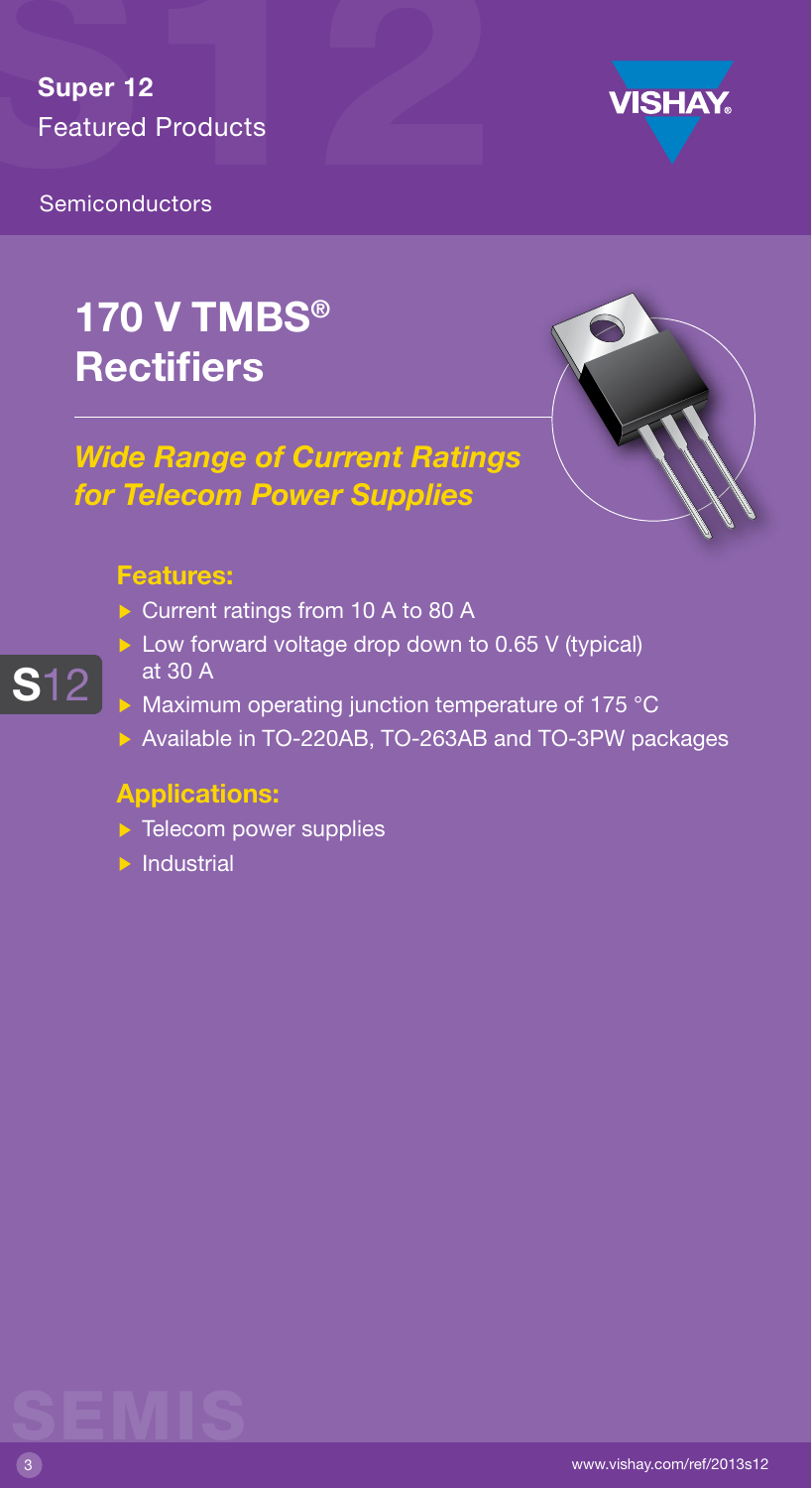<span id="page-6-0"></span>

Passive Components

## MCW 0406 AT Professional and Precision

#### *Wide-Terminal Thin Film Chip Resistor*

#### Features:

- $\triangleright$  Rated dissipation: up to 300 mW
- $\triangleright$  Superior temperature cycling robustness
- AEC-Q200 qualified
- Precision  $(\pm 0.1 \%$  and TCR  $\pm 25$  ppm/K): down to 1 Ω

#### Applications:

#### **Automotive**

- Xenon and LED lighting systems
- ECUs and gear-box controls
- $\blacktriangleright$  Industrial
	- Energy measurement
	- Power supplies





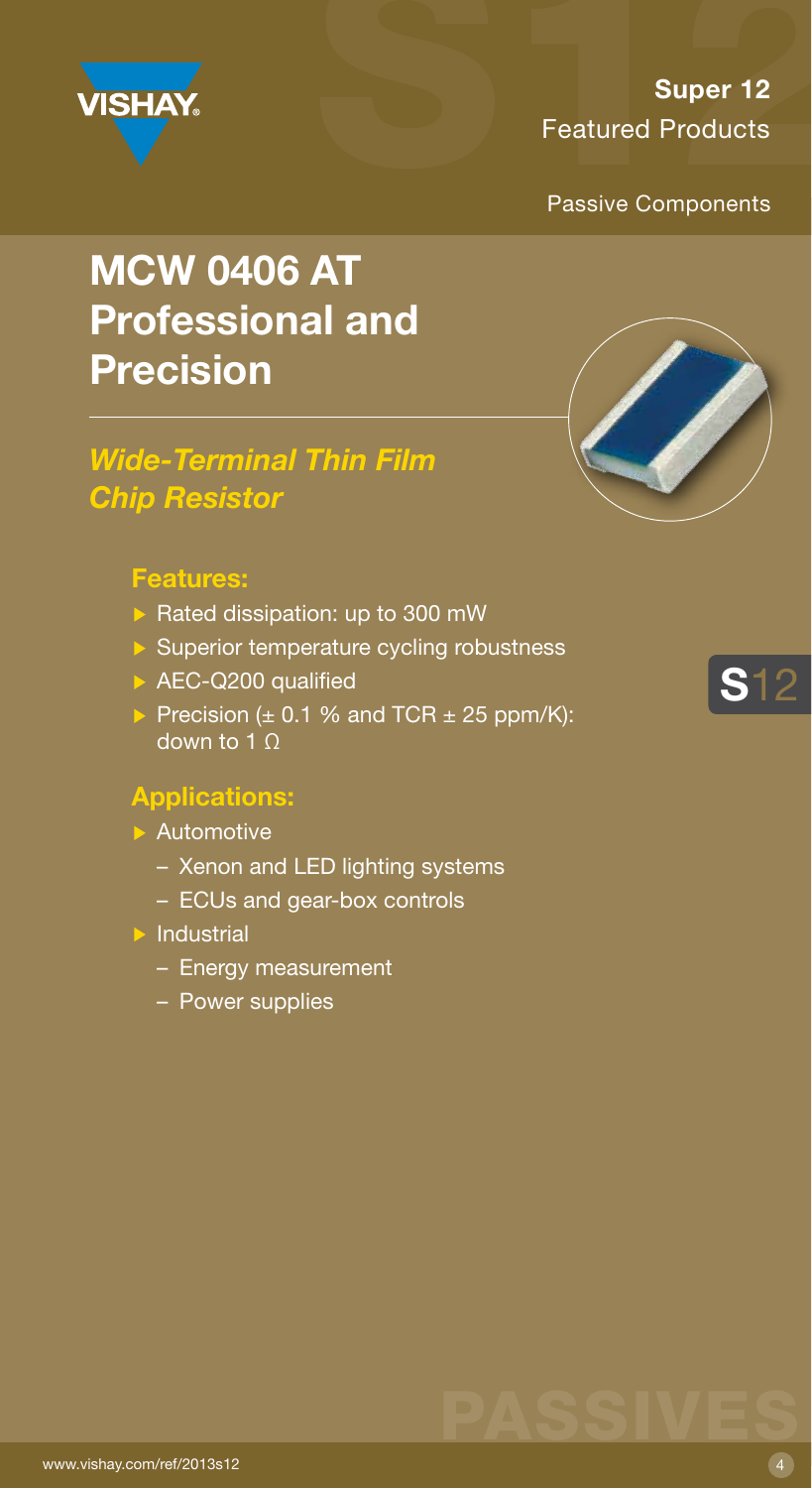<span id="page-7-0"></span>



### TrenchFET® Gen IV **MOSFETs**





#### Features:

- S12
- $\triangleright$  Next-generation technology optimizes several key specifications:
	- Down to ultra-low 0.00135  $\Omega$  at V<sub>GS</sub> = 4.5 V and 0.001 Ω at  $V_{\text{cs}} = 10$  V
	- Very low  $\mathsf{Q}_{\mathsf{gd}}$  and exceptionally low  $\mathsf{Q}_{\mathsf{gd}}\mathsf{/}\mathsf{Q}_{\mathsf{gs}}$ ratio: < 0.5
	- Improved immunity to CdV/dt gate coupling
- ▶ 30 V to 60 V options
- $\triangleright$  Thermally enhanced PowerPAK<sup>®</sup> packaging increases system power density
	- Larger current handling capability with PowerPAK® SO-8
	- Achieve equal or less power loss in 1/3 the footprint area with PowerPAK® 1212-8
	- PowerPAIR® reduces space and increases performance over two discretes

- $\triangleright$  Personal computers and peripherals
- $\triangleright$  Servers, synchronous rectification, VRMs
- ▶ Telecom equipment, POL
- DC/DC modules
- $\triangleright$  ORing, power redundancy
- ▶ Game consoles
- SEMIN DC/AC inverters, industrial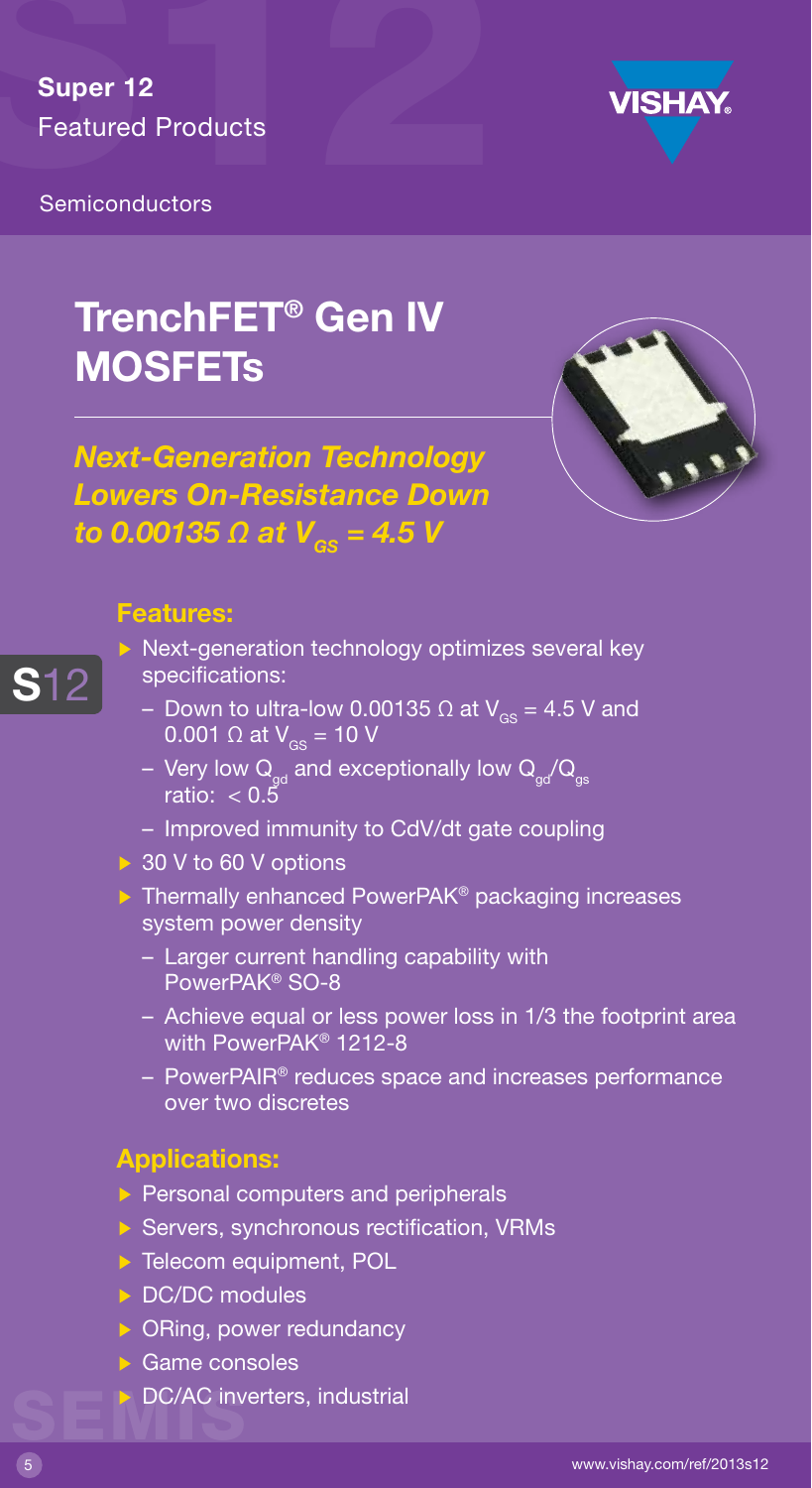<span id="page-8-0"></span>

Passive Components

 $5,6$  uh

## IHLP-6767GZ-5A

*High-Temperature IHLP® Inductor with 155 °C Continuous Operation* 

#### Features:

- **Largest, highest-current IHLP® power** inductor available
- ▶ 155 °C continuous operation, excursions up to 170 °C
- Automotive grade, built to AEC-Q200 specifications
- Inductance available up to 22  $\mu$ H
- $\triangleright$  High current: up to 53 A at 1.0 µH

#### Applications:

- **Automotive** 
	- High-current noise filters for motor control applications
	- Start/Stop circuits or voltage stabilization circuits
	- High-current DC/DC converters
	- LED driver circuits
- High-current DC/DC converters up to 1.0 MHz
- $\triangleright$  High-current filter inductor applications



## PASSIVES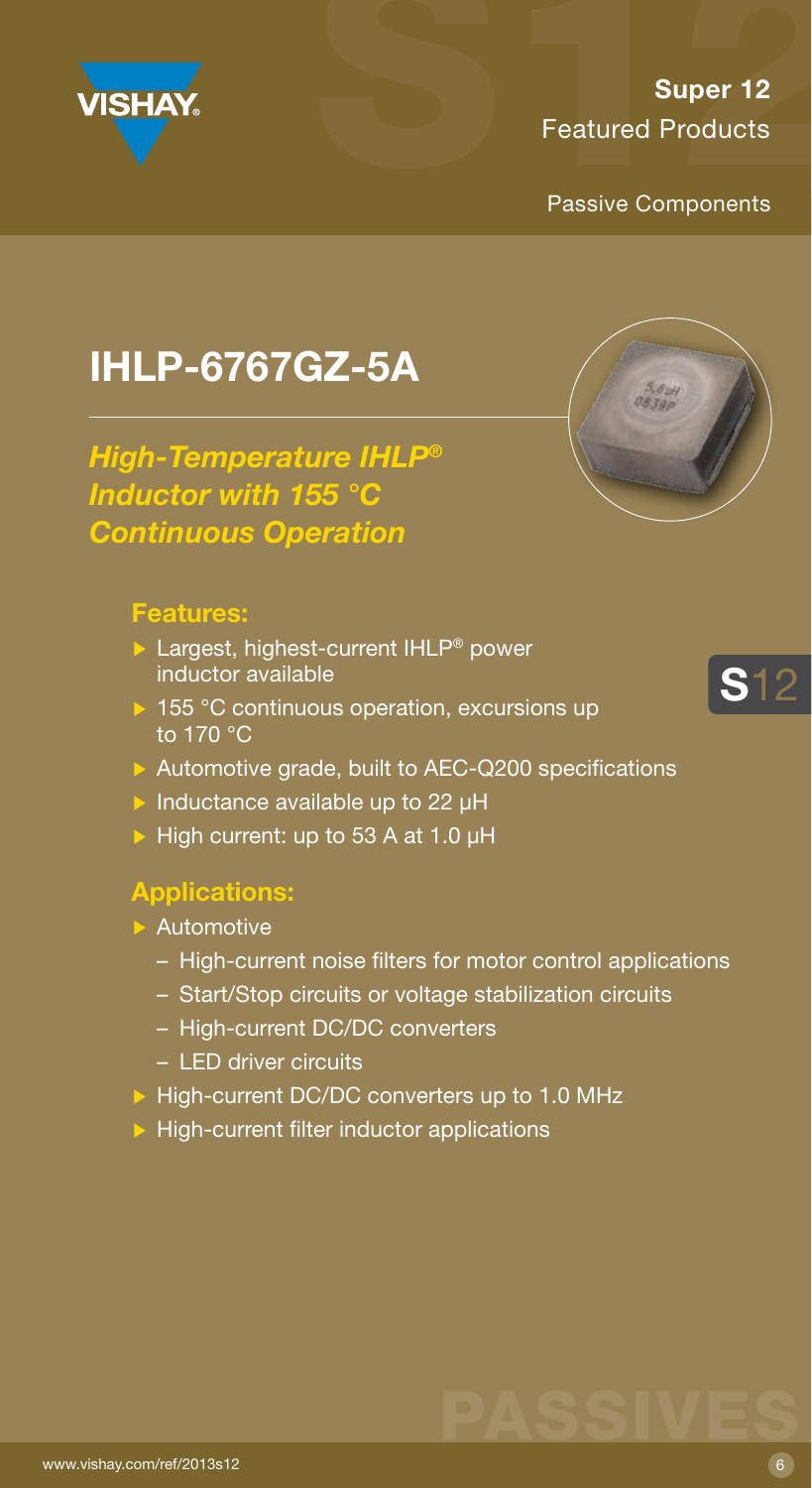<span id="page-9-0"></span>



### eSMP® Series

*SlimSMA™ and SMPD for Rectifiers and Transient Voltage Suppressors*

#### Features:

S12

- ▶ Very low profile surface-mount package DO-221AC (SlimSMA) with typical height of 0.95 mm
	- Footprint is compatible with SMA
- $\triangleright$  Very low profile SMPD surface-mount package with typical height of 1.7 mm
- $\triangleright$  P<sub>ppM</sub>: 600 W at 10/1000 µs for SMA6F TVS in SlimSMA
- Provides stand-off voltage  $V_{WM} = 5$  V to 20 V option for SMA6F TVS in SlimSMA
- ${\sf T}_{\sf j}$  max of 175 °C for SMA6F TVS and SE2(3)0AFJ standard rectifiers in SlimSMA
- $\triangleright$  Low forward voltage drop down to 0.42 V (typical) at 15 A, 125 °C for V30DL50C, 50 V TMBS® in SMPD
- Low forward voltage drop down to 0.37 V (typical) at 3 A for VSSAF3L45 and VSSAF5L45, 45 V TMBS® in SlimSMA
- ▶ ESD capability for SE20AFJ and SE30AFJ, 600 V standard rectifiers in SlimSMA

#### Applications:

 $\triangleright$  Consumer, computer, industrial, telecommunications, and automotive applications

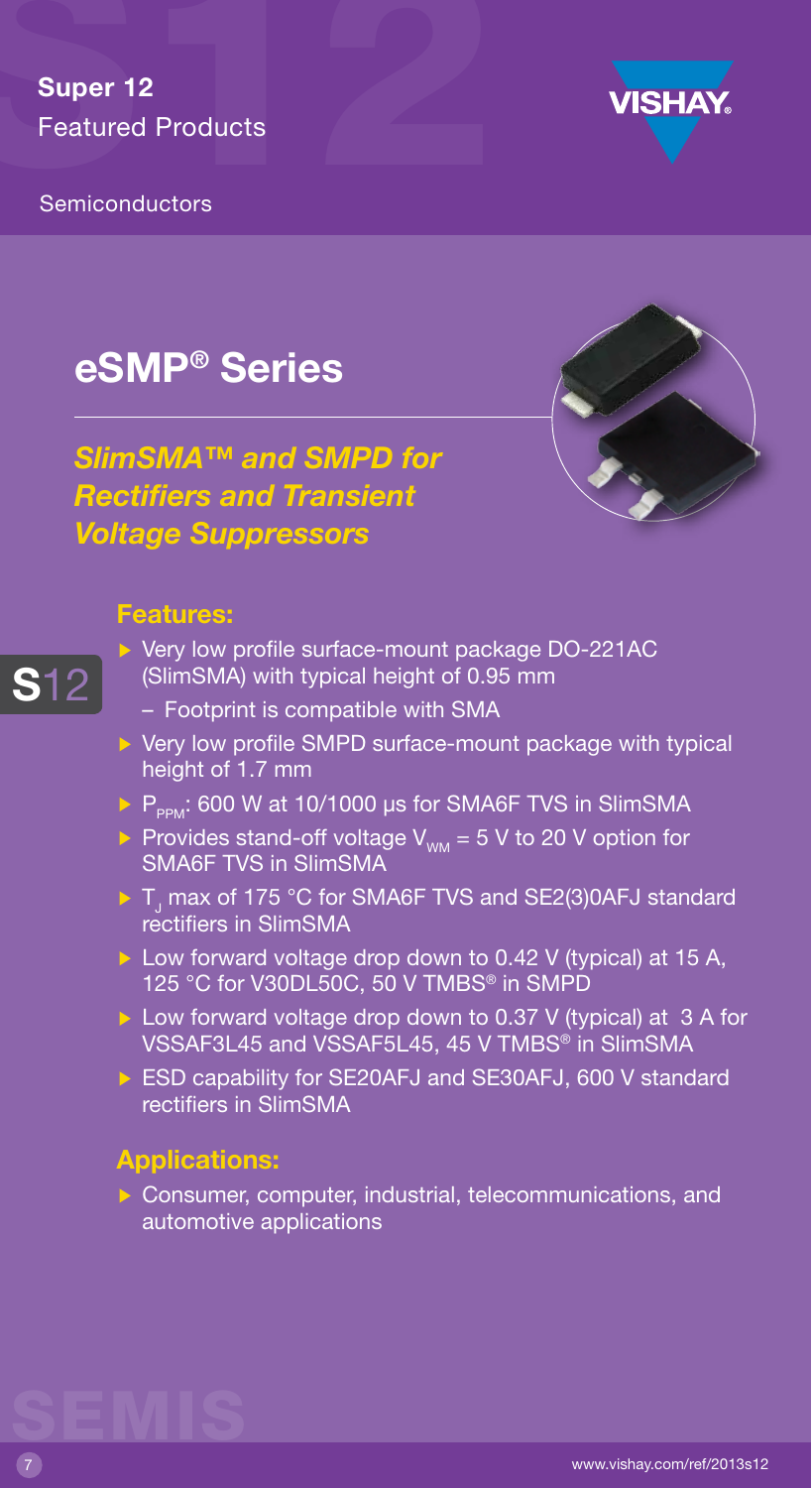<span id="page-10-0"></span>

Passive Components

## LPS 1100

#### *Industry-First High-Power 1100 W Thick Film Resistor*

#### Features

- $\triangleright$  Very high power dissipation for small size (60 mm x 57 mm) and weight (79 g)
- ▶ 1100 W at 25 °C heatsink temperature
- $\triangleright$  Non-inductive below 0.1 µH
- $\blacktriangleright$  High pulse up to 1K1 joules
- $\triangleright$  High dielectric strength up to 12 KV<sub>RMS</sub>

#### Applications:

- $\triangleright$  Chopper resistor for wind applications
- $\triangleright$  Precharge and discharge for EV/HEV
- ▶ Snubber resistors
- $\triangleright$  Braking systems



S12

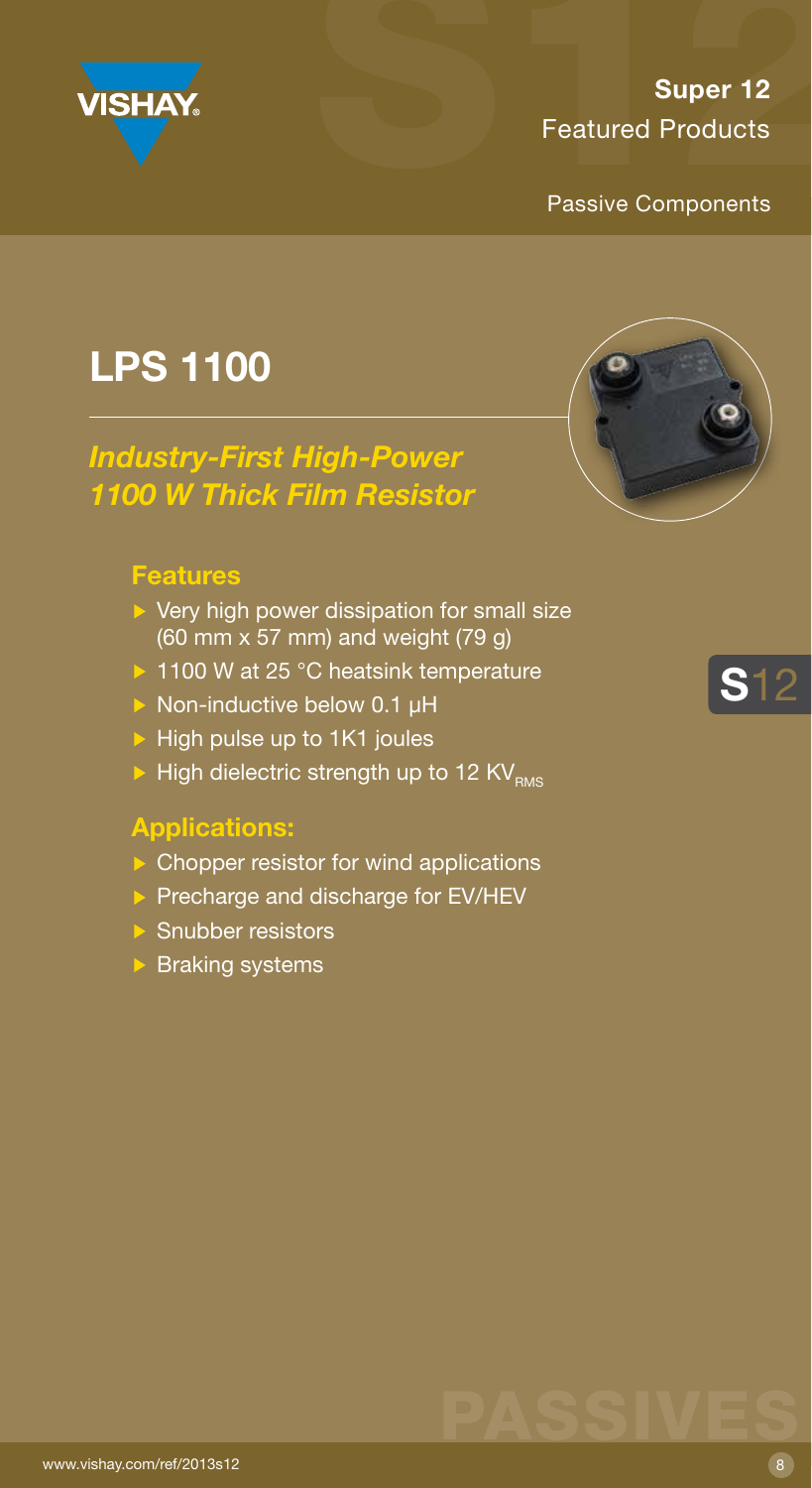

<span id="page-11-0"></span>**Semiconductors** 

## E Series High-Voltage MOSFETs

#### *Next-Generation 600 V and 650 V Super Junction MOSFETs*

#### Features:

- Increased current density over S Series with a 30 % reduction in specific on-resistance for reduced conduction losses
- S12
- Improved gate charge and low figure of merit (FOM) lower switching losses
- $\triangleright$  High E<sub>AS</sub> capability and 100 % avalanche tested
- Variety of packaging options including TO-220, TO-220 FullPAK, TO-247AC/AD, D<sup>2</sup>PAK, DPAK, IPAK, and PowerPAK® 8x8

#### Applications:

- $\blacktriangleright$  Telecommunications
	- Server power supplies
- Computer and consumer
	- ATX, adaptors
- $\blacktriangleright$  Lighting
	- HID, LED, and fluorescent
- $\overline{\triangleright}$  Industrial
	- Welding, battery chargers, UPS, induction heating
- $\triangleright$  Renewable energy
	- Central/micro inverters for solar (PV inverters)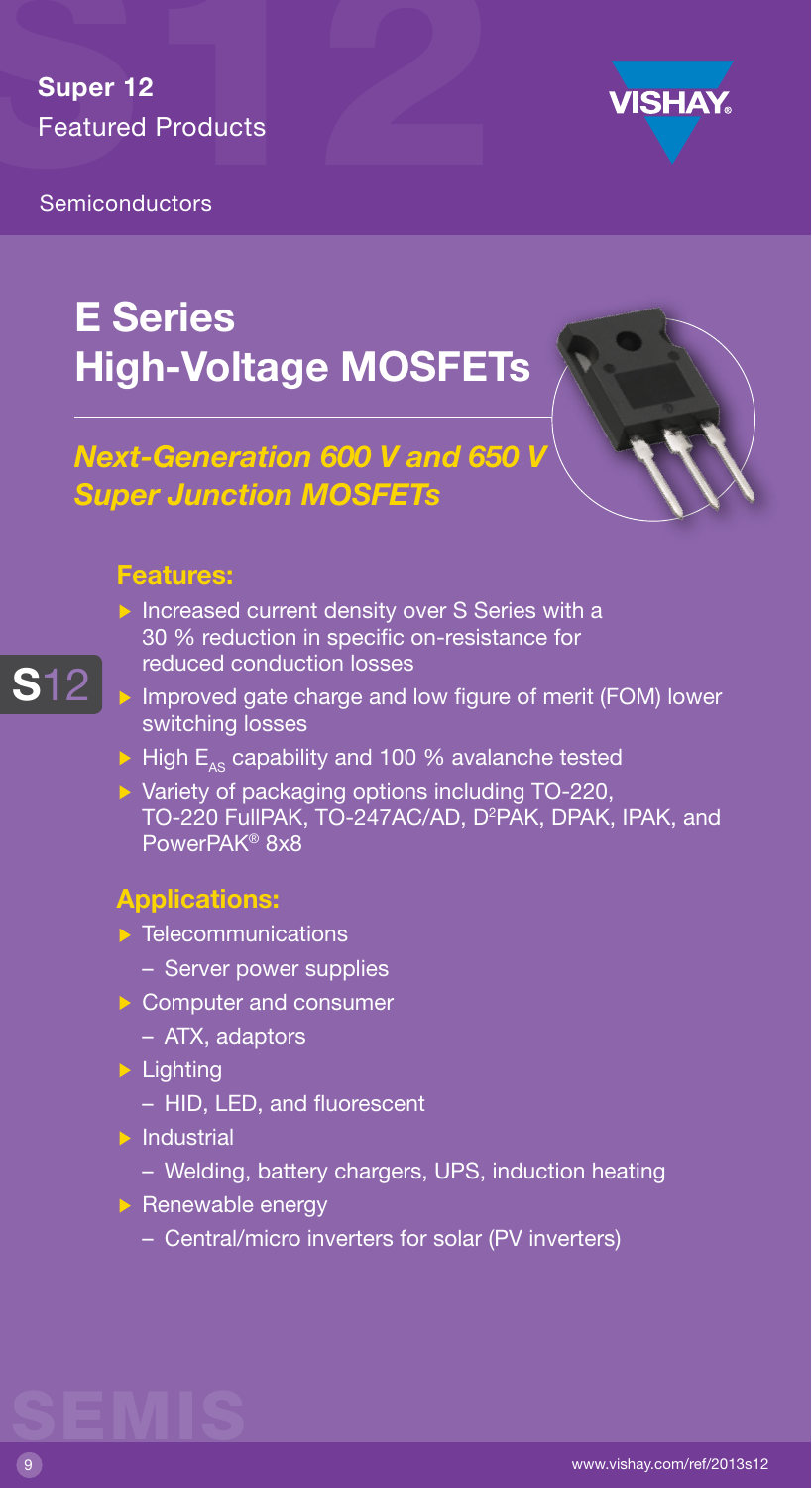<span id="page-12-0"></span>

Passive Components

### T16

#### *High-Performance, Axial Leaded, Wet Tantalum Capacitor*

#### Features

- $\triangleright$  High capacitance, hermetic tantalum case
- ▶ 6 V to 125 V ratings, operating temperature:  $-55$  °C to + 125 °C
- ▶ 1.5 V reverse capable
- ▶ 50 g sine, 27.7 g random vibration
- ▶ 300 thermal shocks

- $\triangleright$  Avionics, military, and space
	- Decoupling
	- Filtering
	- Energy hold-up



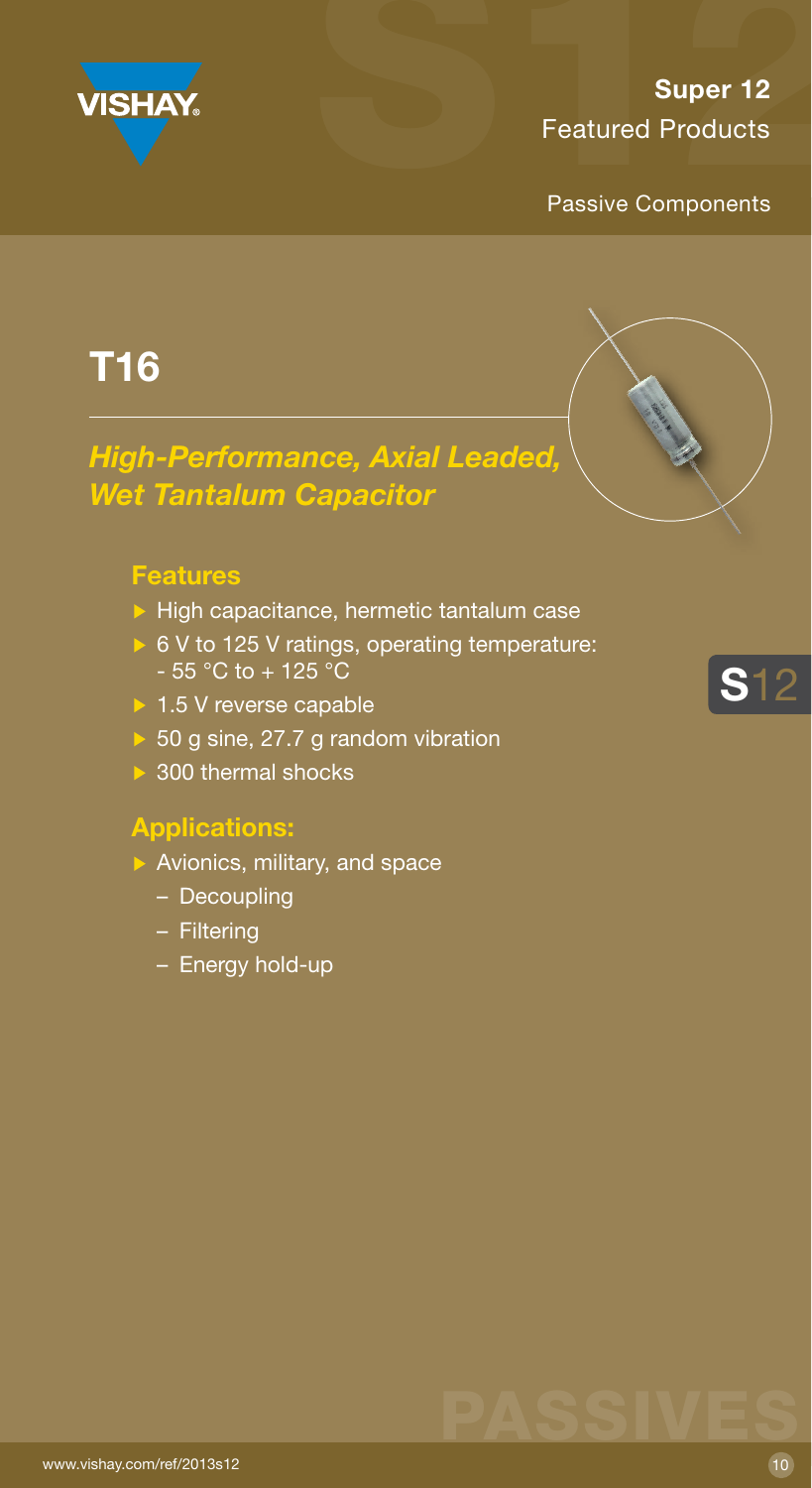<span id="page-13-0"></span>Semiconductors



## SiP32458/SiP32459

#### *20 mΩ Slew Rate Controlled Load Switches in WCSP6*



#### Features:

S12

- ▶ Wide operation voltage range: 1.5 V to 5.5 V
- Low, flat, 20 m $\Omega$  R<sub>DS(on)</sub> in the 3 V to 5.5 V range
- Low quiescent current of 8 µA
- **Low logic control enabled with integrated pull-down resistor**
- Reverse current blocking when disabled (SiP32458)
- Integrated output discharge switch (SiP32459)
- $\triangleright$  Enable with integrated pull-down resistor
- $\triangleright$  Tiny 1 mm x 1.5 mm 6-bump WCSP with top lamination for enhanced ruggedness

#### Applications:

- $\triangleright$  Battery-operated devices
- $\triangleright$  Smartphones, mobile phones, and portable media players
- $\triangleright$  Notebooks, ultrabooks, and tablets
- GPS, PMP, and game consoles
- Medical and healthcare equipment
- $\triangleright$  Industrial and instrumentation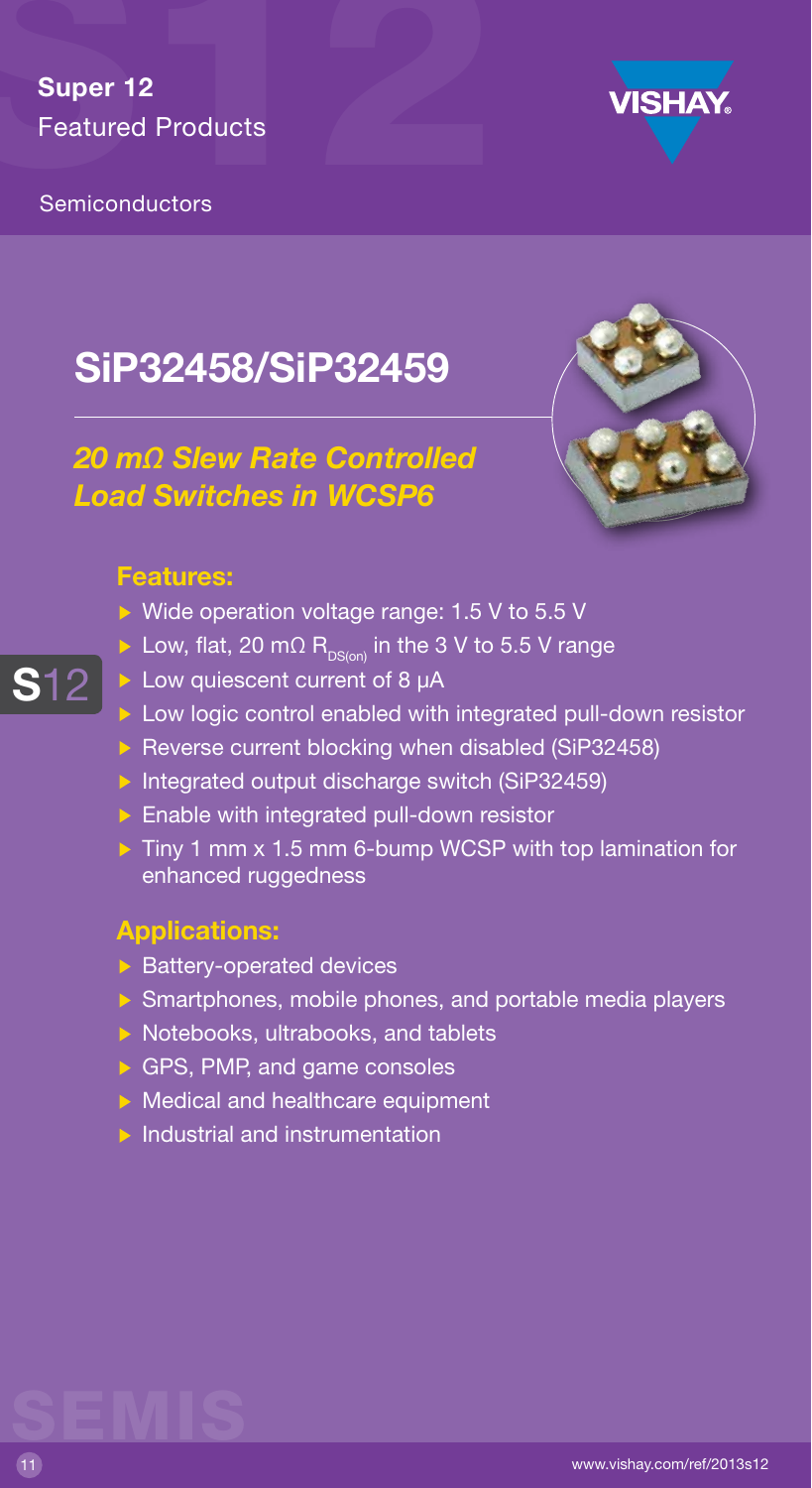<span id="page-14-0"></span>

Passive Components

## VJ HIFREQ Series (MLCC RF Capacitors)

*Surface-Mount Multilayer Ceramic Chip Capacitors for High-Frequency Applications*

#### Features

- Case sizes: 0402, 0603, and 0805
- Low dissipation factor:  $< 0.05$  %
- $\blacktriangleright$  High Q:  $>$  2000
- Ultra-stable dielectric material
- $\triangleright$  Various termination finishes to serve different applications: lead (Pb)-free, lead-bearing, silver-palladium, and nonmagnetic
- ▶ Wet build process with reliable Noble Metal Electrode (NME) system

#### Applications:

- $\triangleright$  Broadband wireless communications
- $\triangleright$  Satellite communications
- ▶ VolP networks and cellular base stations
- $\triangleright$  Subscriber-based wireless devices



S12

## PASSIVES